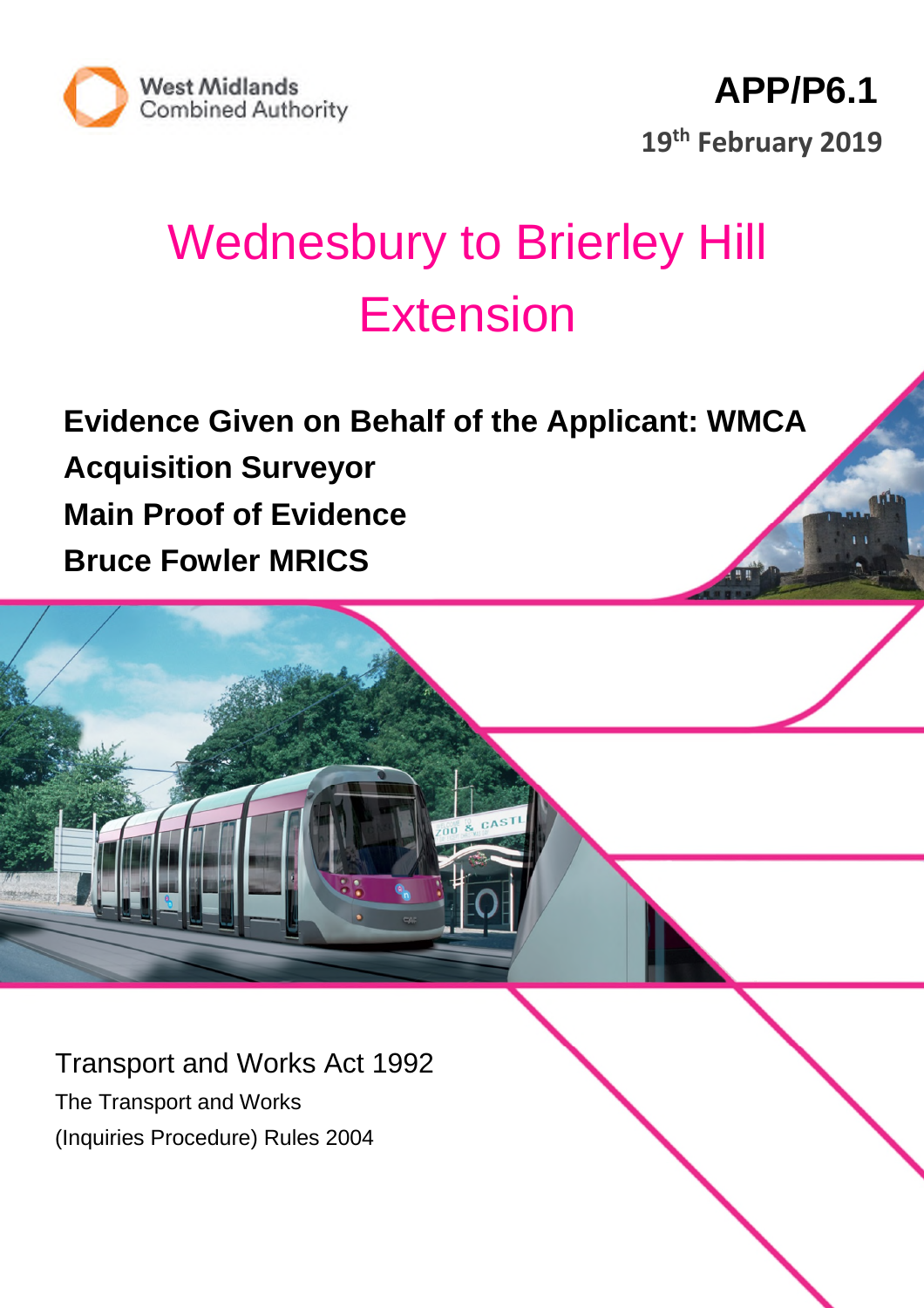# **TRANSPORT AND WORKS ACT 1992**

### **TRANPORT AND WORKS (INQUIRIES PROCEDURE) RULES 2004**

### **Evidence on behalf of**

### **West Midlands Combined Authority**

#### **MIDLAND METRO (MIDLAND METRO WEDNESBURY AND BRIERLEY HILL EXTENSION) ORDER**

**Main Proof of Evidence**

**-of-**

**T Bruce Fowler MRICS**

**Regarding**

**Compulsory Purchase and Property Matters**

**APP/P6.1**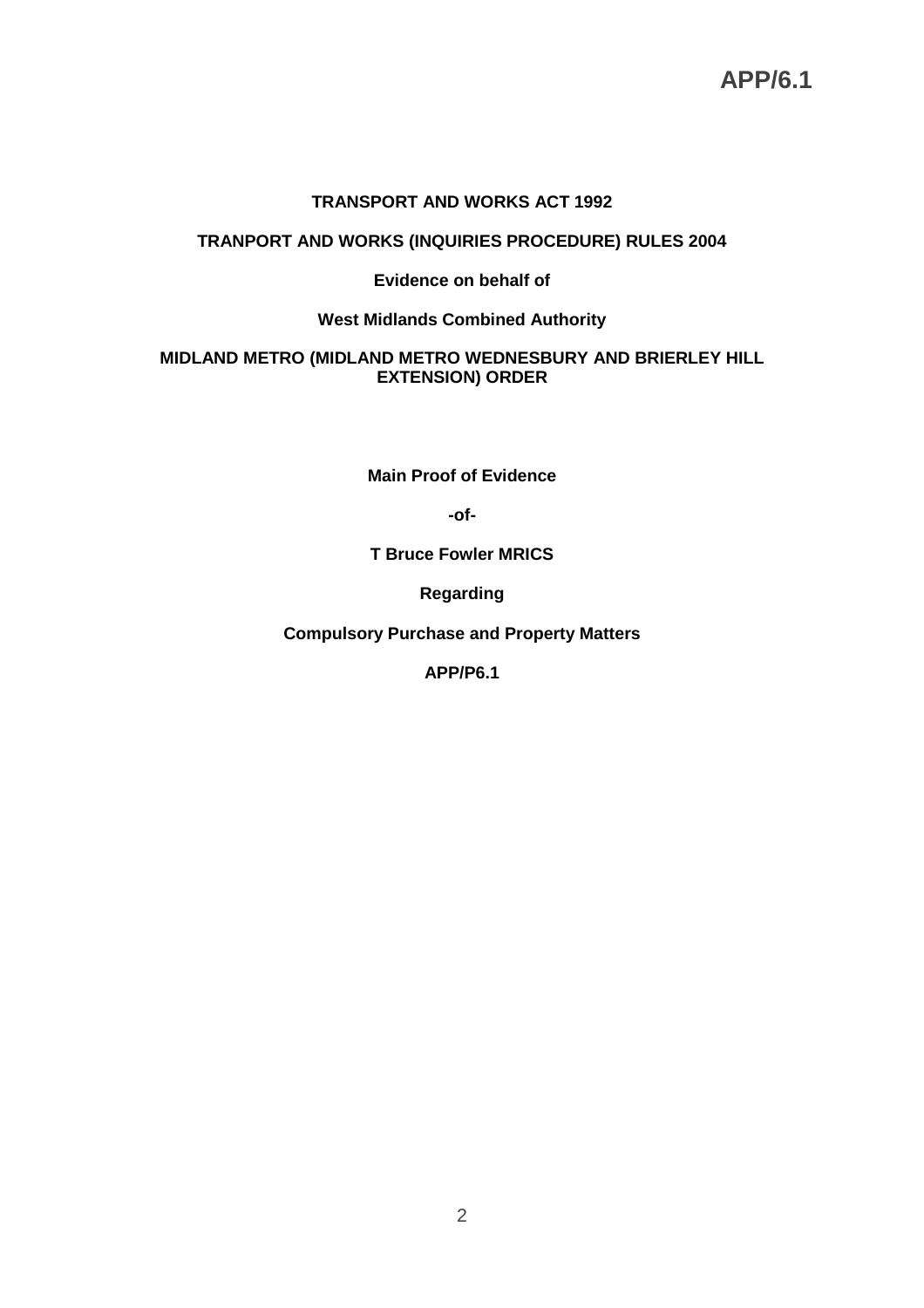# **CONTENTS**

- **INTRODUCTION**
- **SCOPE OF EVIDENCE**
- **WMCA'S APPROACH TO LAND ACQUISITION AND ALTERNATIVES TO COMPULSORY ACQUISITION**
- **HUMAN RIGHTS**
- **THE SCOPE OF ACQUISITION**
- **COMPULSORY PURCHASE AND THE COMPENSATION CODE**
- **NEGOTIATIONS WITH OBJECTORS AFFECTED BY COMPULSORY ACQUISITION INCLUDING CHANGES TO THE PROPOSED ORDER**
- **CONCLUSIONS**
- **DECLARATION**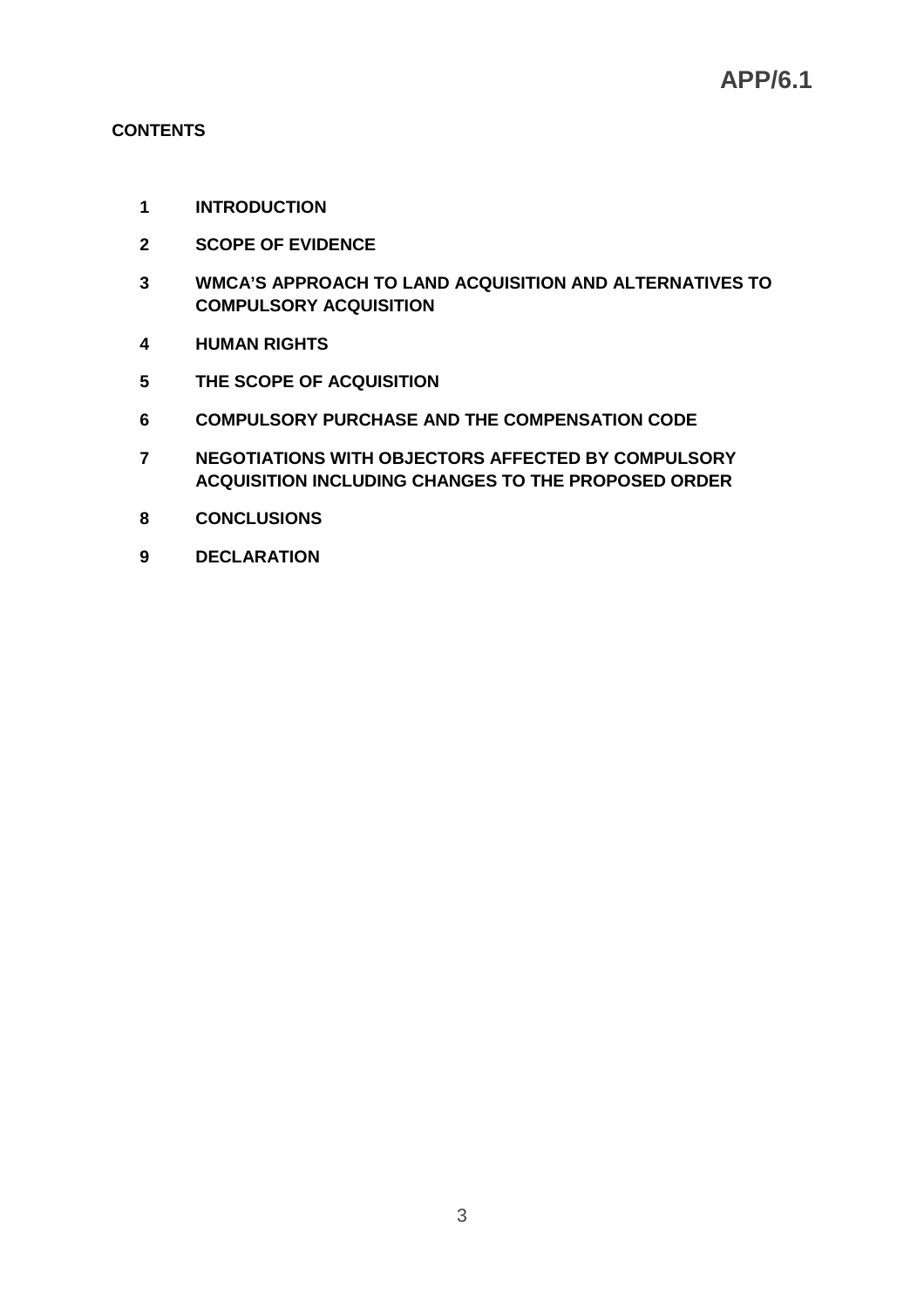# **1. Introduction**

- 1.1 I am Trevor Bruce Fowler, a Partner in the firm Bruton Knowles with head office of Olympus House, Olympus Business Park, Quedgeley, Gloucester. The firm operates from 12 offices in England and Wales.
- 1.2 I am a member of the Royal Institution of Chartered Surveyors (RICS) having qualified in 1990. I am also a member of the Compulsory Purchase Association.
- 1.3 I have worked for Bruton Knowles since 2002 and have practiced predominately in the field of compulsory purchase and compensation. I act for numerous Local Authorities dealing with compulsory purchase orders, development consent orders and Transport and Works Act orders.
- 1.4 Bruton Knowles is instructed under the West Midlands Combined Authority (WMCA) property services framework to provide property advice on the Midland Metro WBHE Scheme (hereafter, the Scheme).
- 1.5 Bruton Knowles has supplied property valuation advice to assist negotiations in property acquisition ahead of the use of any compulsory purchase powers. The extent of our involvement has been ad hoc advice and compensation estimates, with much of the detailed land acquisition having been completed by the Metro inhouse project team.
- 1.6 I am aware of the details of the project from the study of the application documents and have familiarised myself with the relevant properties affected by the WBHE Proposed Order (hereafter, the Order). I am also aware of the land issues in respect of the outstanding objectors.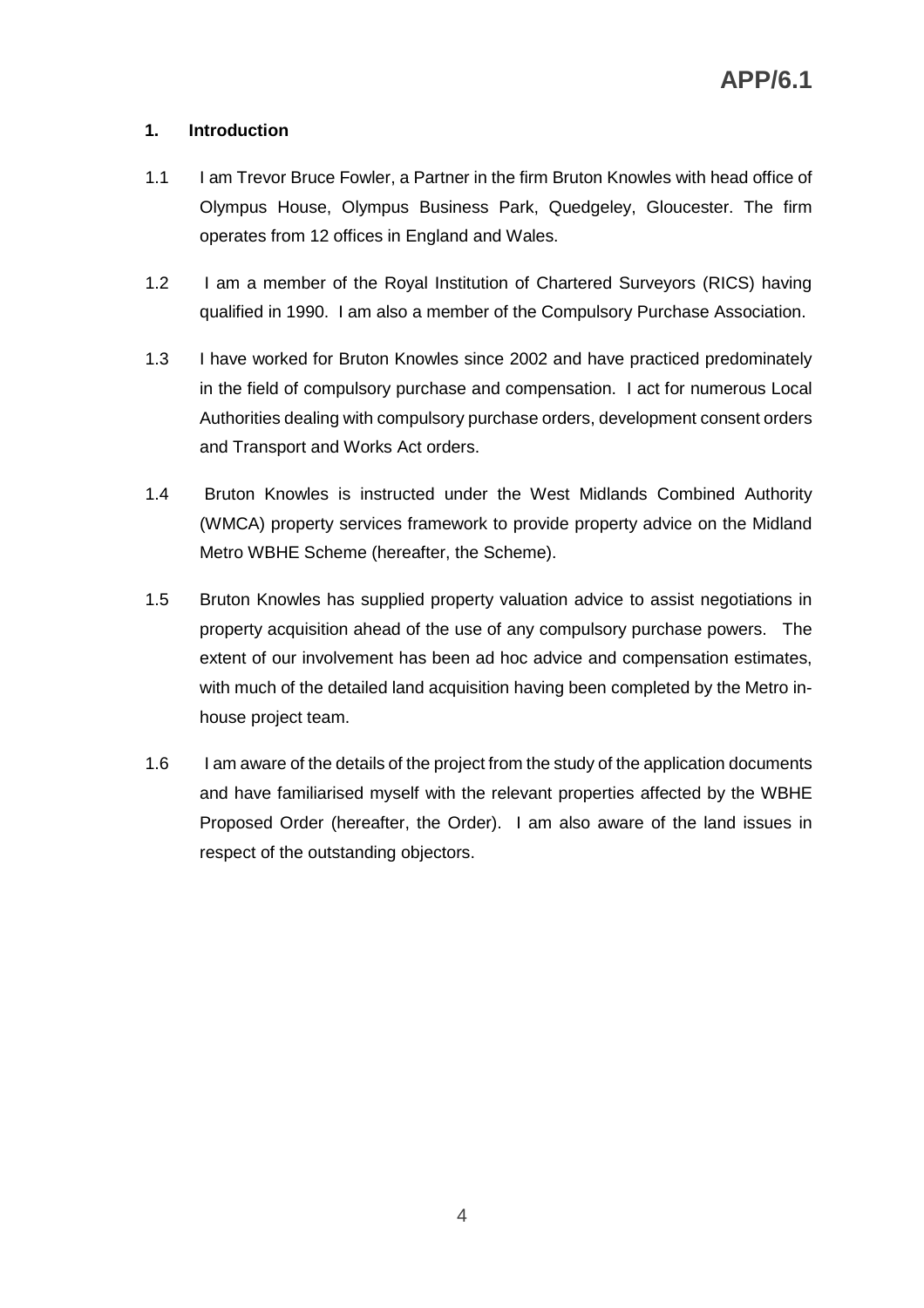# **2. Scope of Evidence**

- 2.1 My Evidence will address the property impacts of the Scheme and will cover the following:-
- 2.2 WMCA approach and justification for the acquisition of land;
- 2.3 The juxtaposition of compulsory purchase of land rights and the Human Rights considerations
- 2.4 The scope and requirement for the acquisition powers sought by the order;
- 2.5 Whilst the amount of compensation properly recoverable is not a matter for the Inquiry, I will consider the eligibility of Objectors to recover compensation for any property losses incurred as a reasonable and necessary consequence of the Scheme.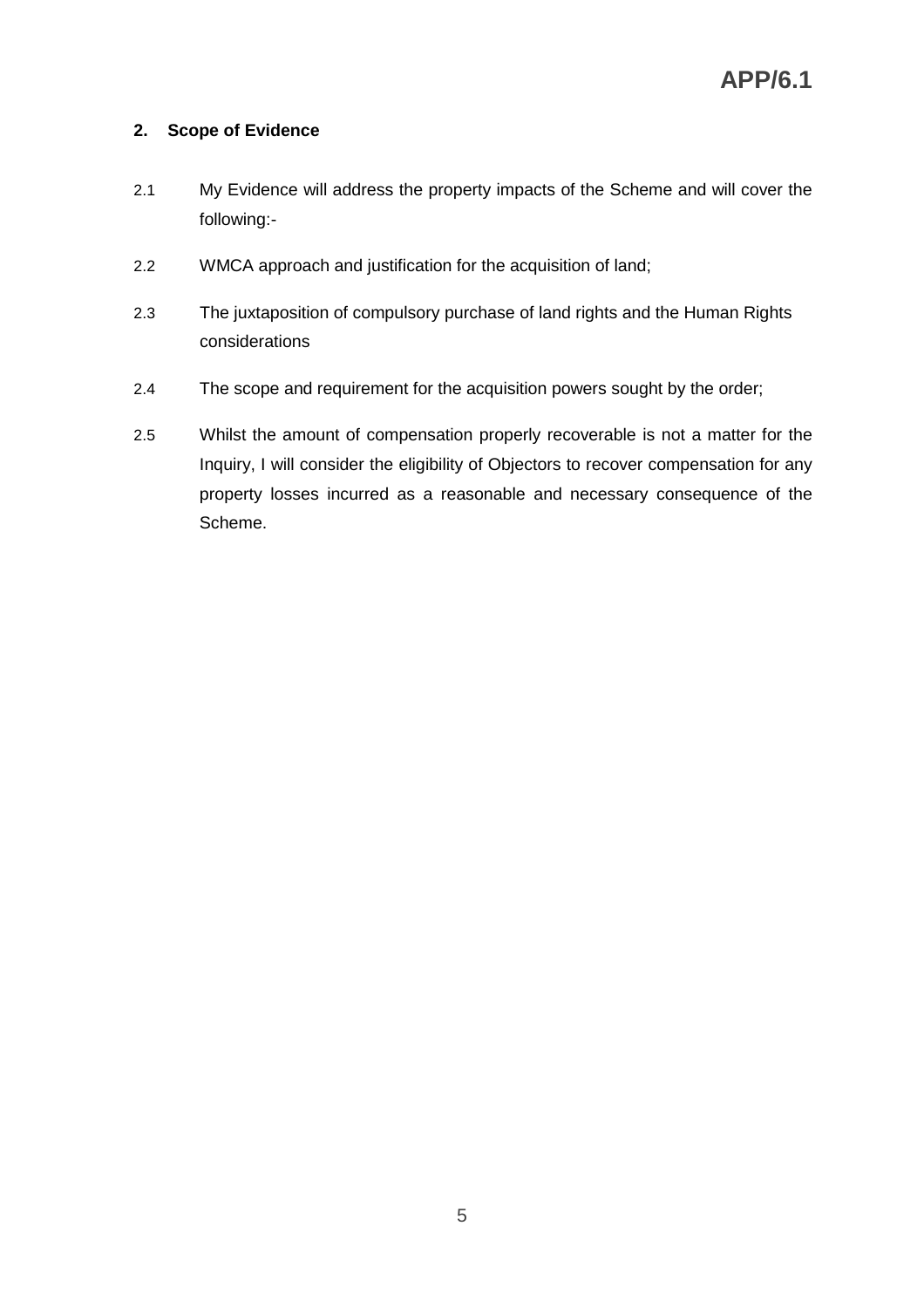# **3. WMCA Approach to Land Acquisition**

- 3.1 In 2005, the Secretary of State for Transport approved the Midland Metro (Wednesbury to Brierley Hill and Miscellaneous Amendments) Order 2005<sup>1</sup> ('the 2005 Order') **[WBHE/B2]** under the Transport and Works Act 1992 to construct and operate an extension to Line 1 of the Metro system. It provided for the Metro system to run from Line 1 at Wednesbury west along the former South Staffordshire Railway corridor to Dudley Town Centre. On 12 December 2017, the West Midlands Combined Authority ('WMCA') applied to the Secretary of State for Transport under sections 1 and 5 of the Transport and Works Act 1992 ('the 1992 Act') **[WBHE/B1]** for the Midland Metro (Wednesbury to Brierley Hill Land Acquisition) Order ('the Order') **WBHE/A2]**.
- 3.2 The 2005 Order **[WBHE/B2]** authorised the WMCA to construct, maintain and operate an extension to Line 1 of the Midland Metro Light Rapid Transit System from a junction with the existing Line at Wednesbury to Brierley Hill via Dudley Town Centre with a terminus in Little Cottage Street in Brierley Hill. Approximately two thirds of the alignment runs along the abandoned railway corridor, the remainder on street.
- 3.3 The WBHE is now being implemented and as the compulsory powers in the 2005 Order expired in 2010, it is necessary for the WMCA to seek powers to revive these powers of compulsory acquisition to implement WBHE. The Order, if made, would confer further powers of compulsory acquisition on the WMCA for the purpose of the works authorised by the Midland Metro (Wednesbury to Brierley Hill and Miscellaneous Amendments) Order 2005 (SI2005/927) ('the 2005 Order') **[WBHE/B2]** the compulsory acquisition powers of which expired in 2010.
- 3.4 Land Plans **[WBHE/A7]** showing the extent of the land to be acquired and used for the purposes of the Midland Metro Wednesbury to Brierley Hill Extension ('WBHE') were deposited with the application for the Order. The evidence of Ian Collins [APP/P3.1] justifies the land required for the Scheme (see 'Land Requirements').

<sup>1</sup> S.I. 2005 No. 927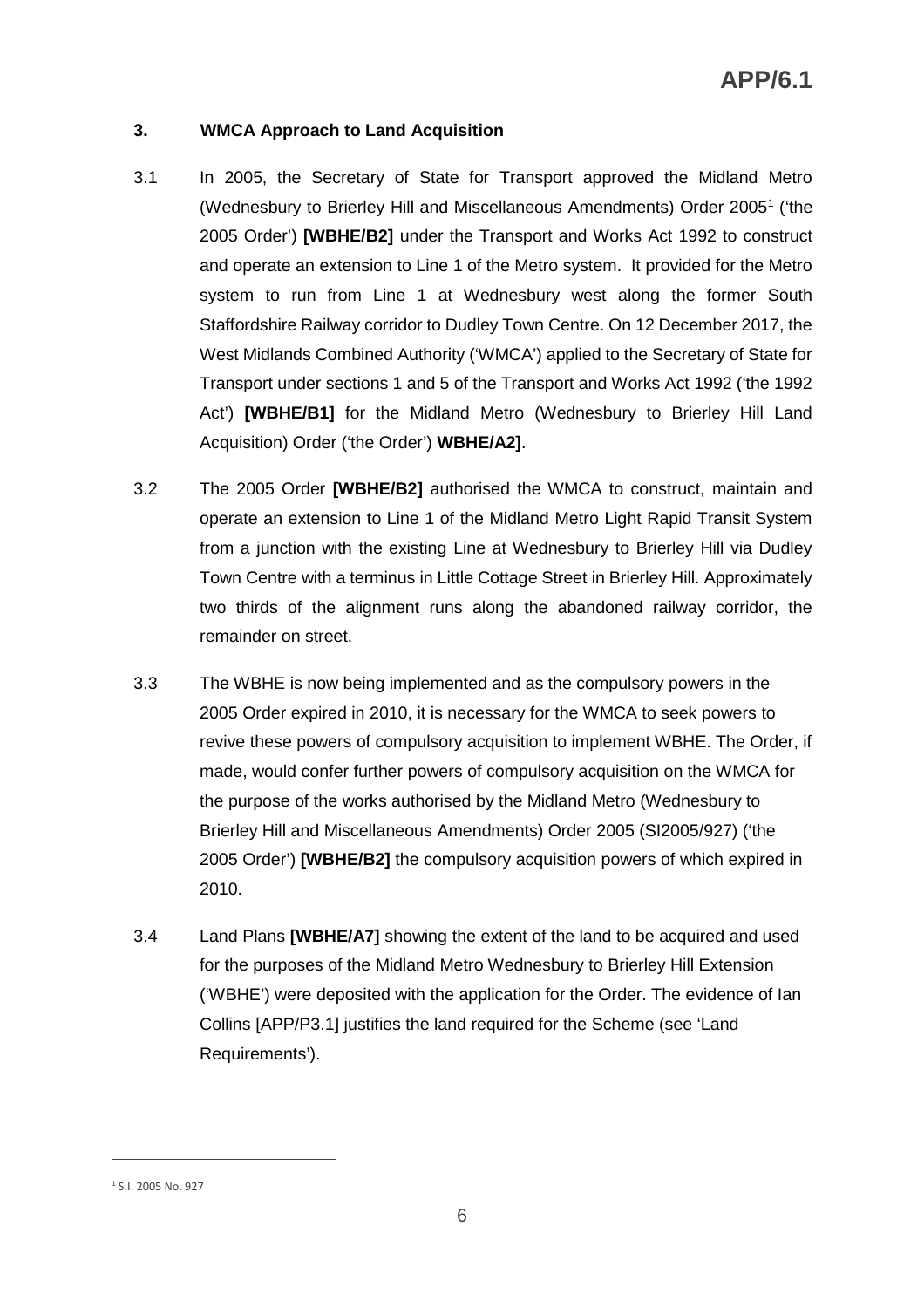- 3.5 The amount of third party land required for the WBHE has been reduced (compared to the 2005 Order **[WBHE/B2])** and only includes that which is, on facts currently known, considered necessary for the construction, operation and maintenance of the WBHE. No new/additional land has been included in the Order compared to the 2005 Order.
- 3.6 There are a number of areas where residential garden land is required, in particular where there appears to have been encroachment onto the former railway corridor, or where works are required to some of the existing structures along the rail corridor (in the vicinity of New Road Bridge, Lower Church Lane, Park Lane East, Binfield Street and Lindley Avenue with a mix of temporary and permanent acquisition and permanent rights). There are no parcels where this is expected to give rise to material detriment. The WMCA has already committed to removing plots 87 and 89 from the scope of the Order following an objection by the freeholders (OBJ/08) which has subsequently been withdrawn.
- 3.7 The rest of the land is predominately industrial//commercial, mainly relating to premises at the top or bottom of the rail embankment, the delta junction with Line 1 or land relating to tramstop access or worksites.
- 3.8 WMCA has had due regard to the Department for Communities and Local Government (DCLG) guidance on the Compulsory Purchase process and the Crichel Down Rules (the DCLG Guidance) (February 2018) in formulating the scope and justification for seeking powers of compulsory acquisition in the Order **[WBHE/E12].** The application for the Order does not contain any land that is outside of the limits of the 2005 Order. Some land within the 2005 Order has been removed altogether following changes to the scheme since the 2005 Order was made including some detailed design and change in aspirations of the WMCA, local authority partners and Network Rail. Reviews have taken place regularly to reduce/remove the land take compared to the original Land Plans or to acquire lesser rights.
- 3.9 WMCA has sought to engage with all persons believed to have an interest in the relevant land. As a result of this engagement, WMCA has successfully entered into a number of agreements. It has also provided unilateral undertakings by deed to some of the Objectors to the Scheme. These agreements and undertakings relate to a variety of issues, including in particular, specific provisions to mitigate the effects of the Scheme on PILs. Following some of these discussions, land has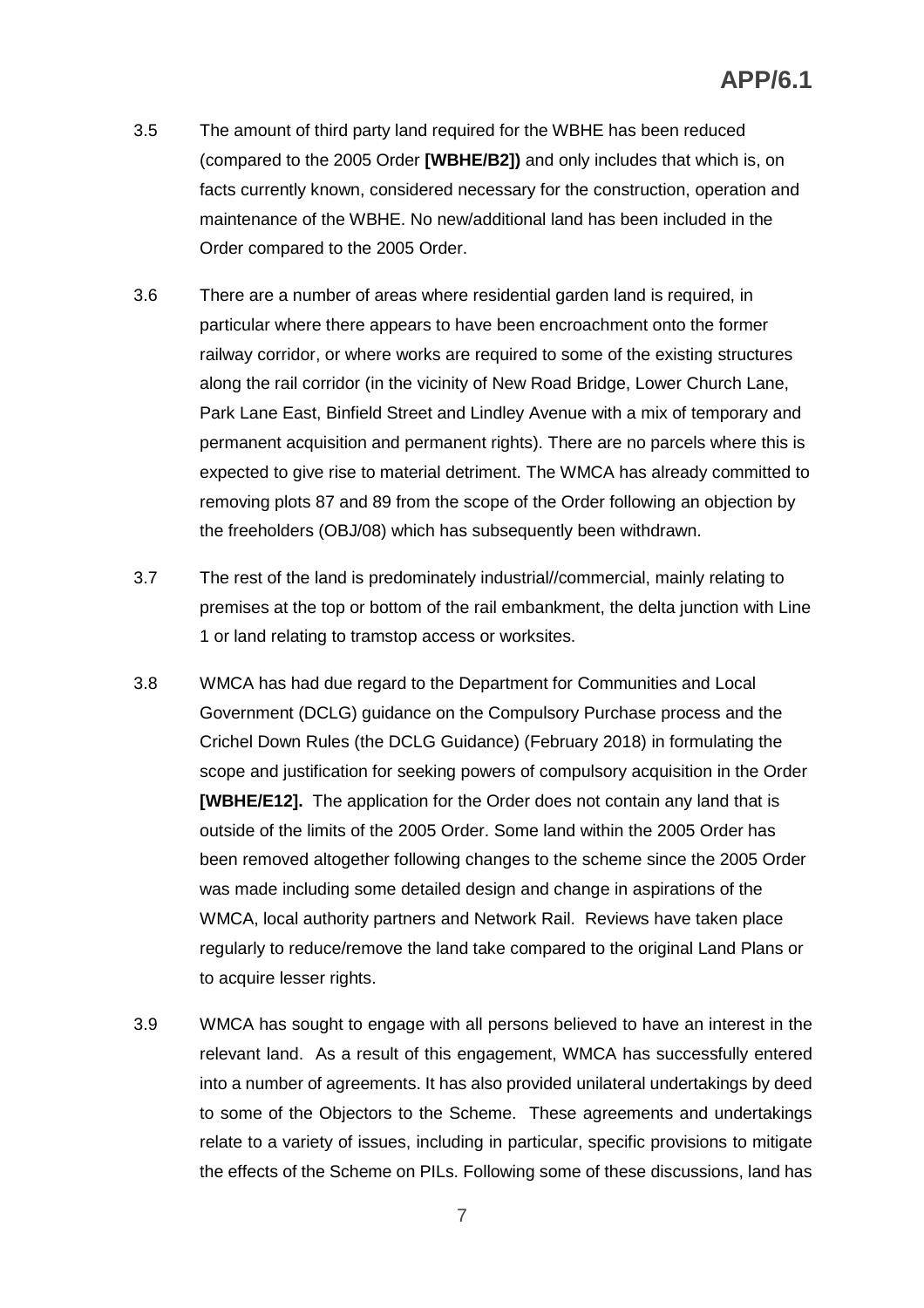been reduced from the initla extent or removed completely from the TWAO, for example in relation to Jewson **[OBJ 05]** and Hutchinson and Holden **[OBJ 08**].

- 3.10 Initial consultation demonstrated that it was unlikely that all of the land and rights required would be available by negotiation hence there is a requirement for WMCA to seek compulsory powers to deliver the Scheme. This seeking of compulsory powers in parallel with negotiations is the approach recommended in the 2018 Government Guidance – paragraph 2 **[WBHE/E12]**.
- 3.11 Although agreement has been reached with some PILs, this has been achieved in the context of a TWAO being confirmed and negotiations have been concluded under the shadow of such compulsion. Without the prospect of the Order, it is unlikely that WMCA would have achieved the agreements that it has.
- 3.12 WMCA are seeking compulsory acquisition powers in the Order to enable WMCA to secure in a timely and efficient manner the land interests and rights which WMCA has identified, following consultation, as being required for the construction and subsequent maintenance and operation of the WBHE.
- 3.13 The Order, if confirmed, would allow for all the land required for the Scheme to be acquired in a realistic timescale and would prevent individual landowners holding up the Scheme's delivery through a refusal to sell land or to licence the use of land. The making of the Order would also ensure that no adverse restriction within land interests would prevent the construction or operation of the Scheme. In practice, in the absence of the acquisition powers to be conferred by the Order, it would be impossible to assemble all the permanent and temporary land interests required to construct and operate the Scheme within a reasonable timescale that would enable WMCA to deliver the Scheme in a timely, efficient and economical manner.
- 3.14 Therefore, the granting of the Order powers will provide certainty that WMCA can deliver the Scheme.
	- 3.15 The land required for the WBHE includes approximately 4083 m² of land that constitutes open space (as defined in section 19(4) of the Acquisition of Land Act 1981) (within parcels 250, 251, 252, 253, 254, Plot 254c, Plot 254d, Plot 254e, 255, 257 and 261) in the vicinity of Parkhead Viaduct. Where ownership of the land is known, WMCA has entered in to negotiations with Aga, Canal & Rivers Trust and Dudley Canal & Tunnel Trust and it is expected that agreements will be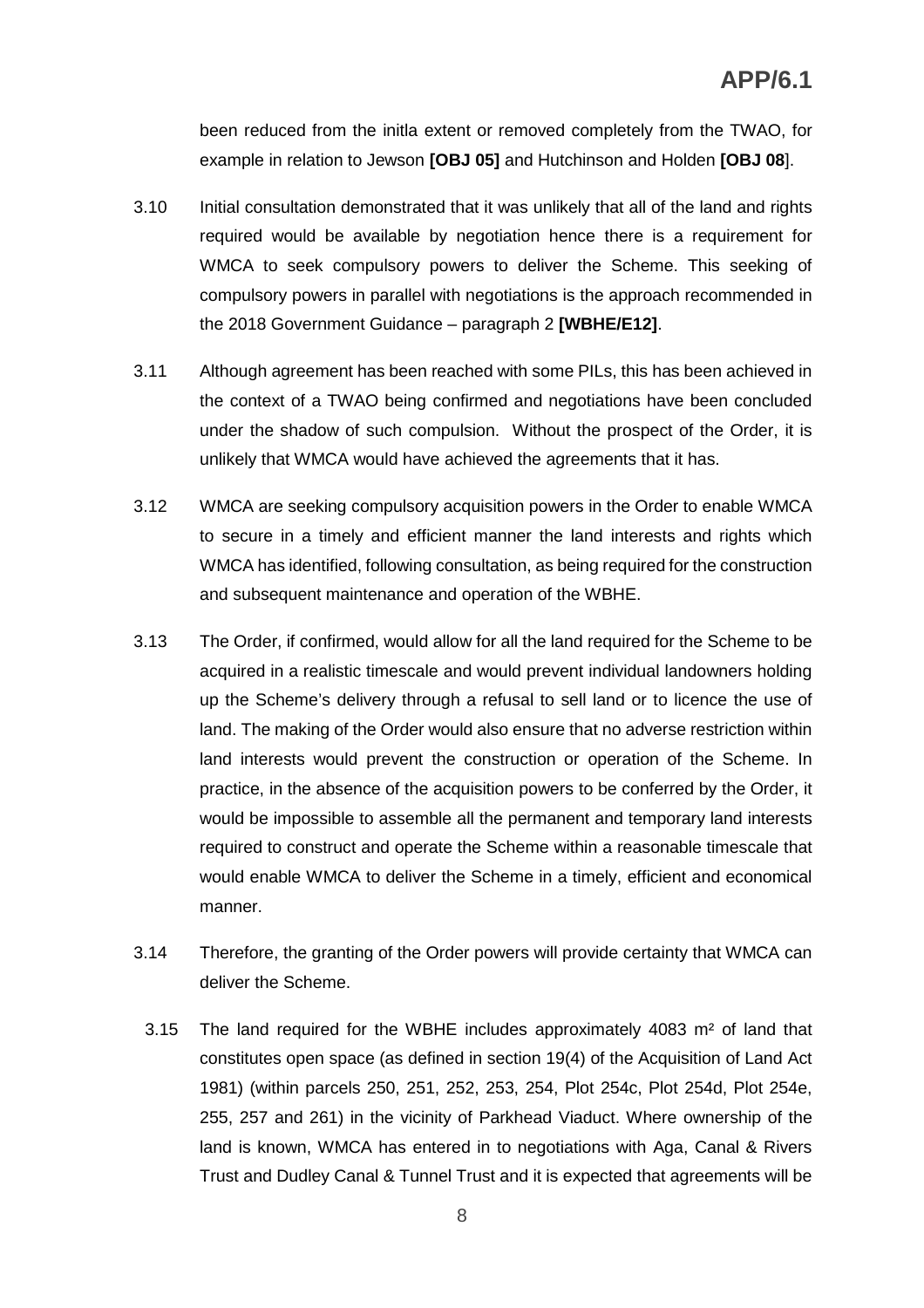entered in to with each of these parties.The area of open space land in Plot 250 held by Network Rail forms part of the Scheme agreement with Network Rail.

- 3.16 However, there remains a small amount of open space (approximately 176m²) (Plots 250 and 254d) (see Land Plans **[WBHE/A7])** where the ownership is currently unknown and which it may be necessary to acquire using the powers of the Proposed Order. Where a TWA Order would confer powers of compulsory acquisition over open space, it will be subject to Special Parliamentary Procedure under section 12 of the Transport and Works Act 1992 and section 19 of the Acquisition of Land Act 1981 unless suitable exchange land will be given by the applicant or the land does not exceed 209 m² and a certificate has been given by the Secretary of State that the giving of exchange land is unnecessary. It is expected that any open space that is not acquired by agreement prior to the Inquiry will be beneath the statutory threshold but WMCA is nevertheless exploring whether there is suitable land that can be provided in exchange. Once the final extent of open space land to be acquired compulsorily is known, or in the event that exchange land is to be given, WMCA will apply to the Department for Communities and Local Government for the relevant certificate.
- 3.17 The land requirements of the WBHE include 4078m2 of land (Plot 327) that is technically Crown Land as it is land over which the Department for Work and Pensions (DWP) and Her Majesty's Revenue & Customs (HMRC) have rights of access arising out of their leases within the Waterfront. The Waterfront buildings themselves have not been included within the Order and are not affected by the WBHE. The WMCA is not seeking to remove any rights of access which are currently enjoyed by lessees of the Waterfront including DWP and HMRC.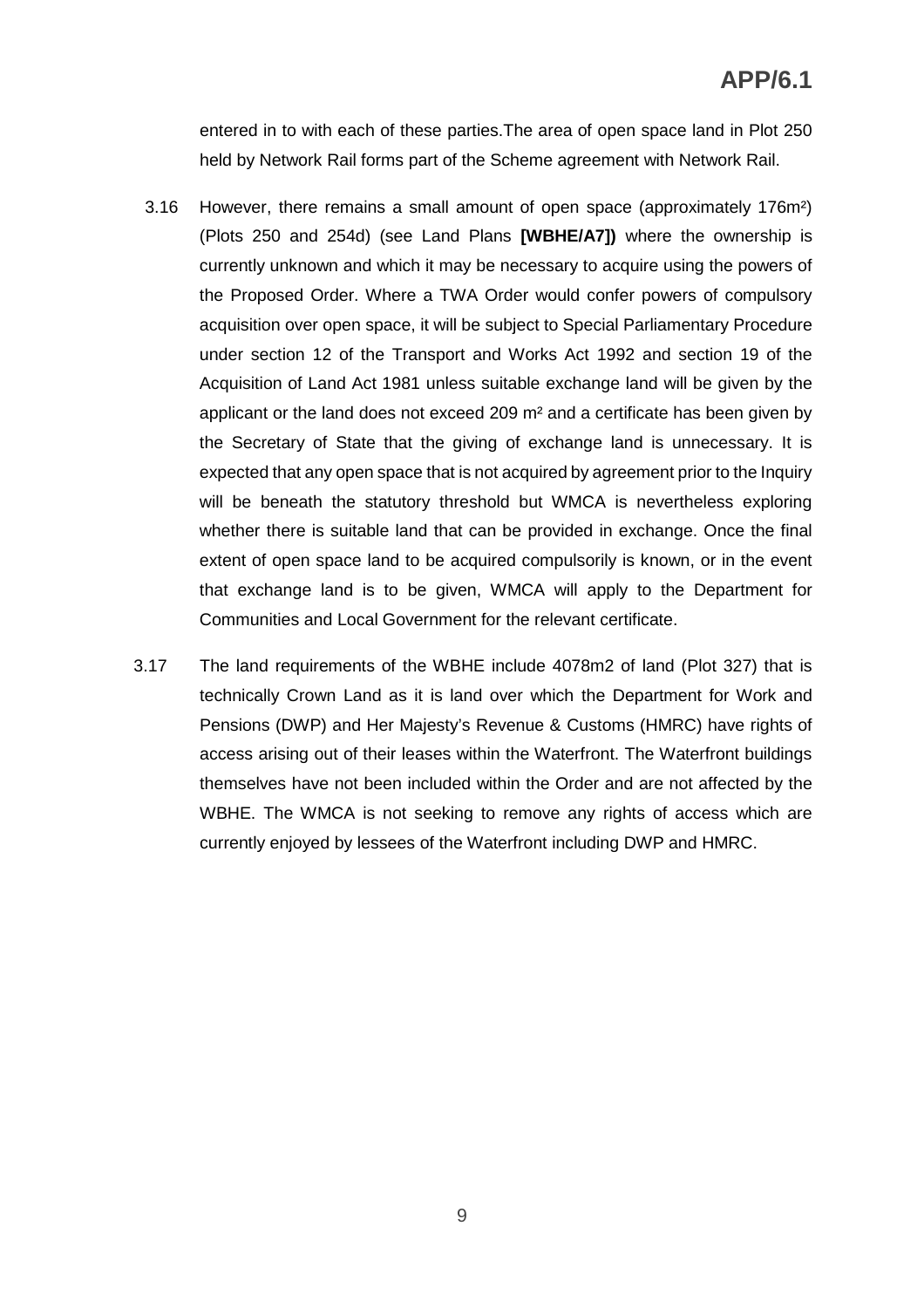# **4. Human rights considerations**

- 4.1 Paragraph 12 of the Department for Communities and Local Government's (DCLG) February 2018 Guidance on Compulsory Purchase Process and the Crichel Down Rules **[WBHE/E12]** states that a compulsory purchase order should only be made where there is "a compelling case in the public interest" and that the purposes for which the order is made justifies interfering with the human rights of the person (which may be a business or other entity as well as an individual) with an interest in the land. In making this assessment, the person seeking to acquire the land should have regard, in particular, to the provisions of Article 1 of the First Protocol and Article 6 of the Convention and, in the case of a dwelling, Article 8 of the Convention. These are summarised and considered below.
- 4.2 Article 1 of the First Protocol states that: *"…Every natural or legal person is entitled to peaceful enjoyment of his possessions" and "no one shall be deprived of his possessions except in the public interest and subject to the conditions provided for by the law and by the general principles of international law…"*
- 4.3 Whilst occupiers and owners of land will be deprived of their property if the Order is made, this will be done in accordance with the law. The Order is being pursued in the public interest as required by Article 1 of the First Protocol and insofar as Article 8 rights are concerned, is necessary in the interests of the economic well-being of the country . The public benefits associated with the WBHE are set out in the Statement of Case **[WBHE/F5; 9.18 et seq]** and dealt with by Peter Adams **[APP/P1.1]** Theyhave already been tested in the making, after a Public Inquiry, of the 2005 Order. The WMCA considers that the Order will strike a fair balance between the public interest in the implementation of the WBHE and those private rights which will be affected by the Order and that any interference with those rights is justified and proportionate.
- 4.4 Article 6 of the Convention provides that: "*In determining his civil rights and obligations…everyone is entitled to a fair and public hearing within a reasonable time by an independent and impartial tribunal established by law.*"
- 4.5 Article 8 of the Convention provides: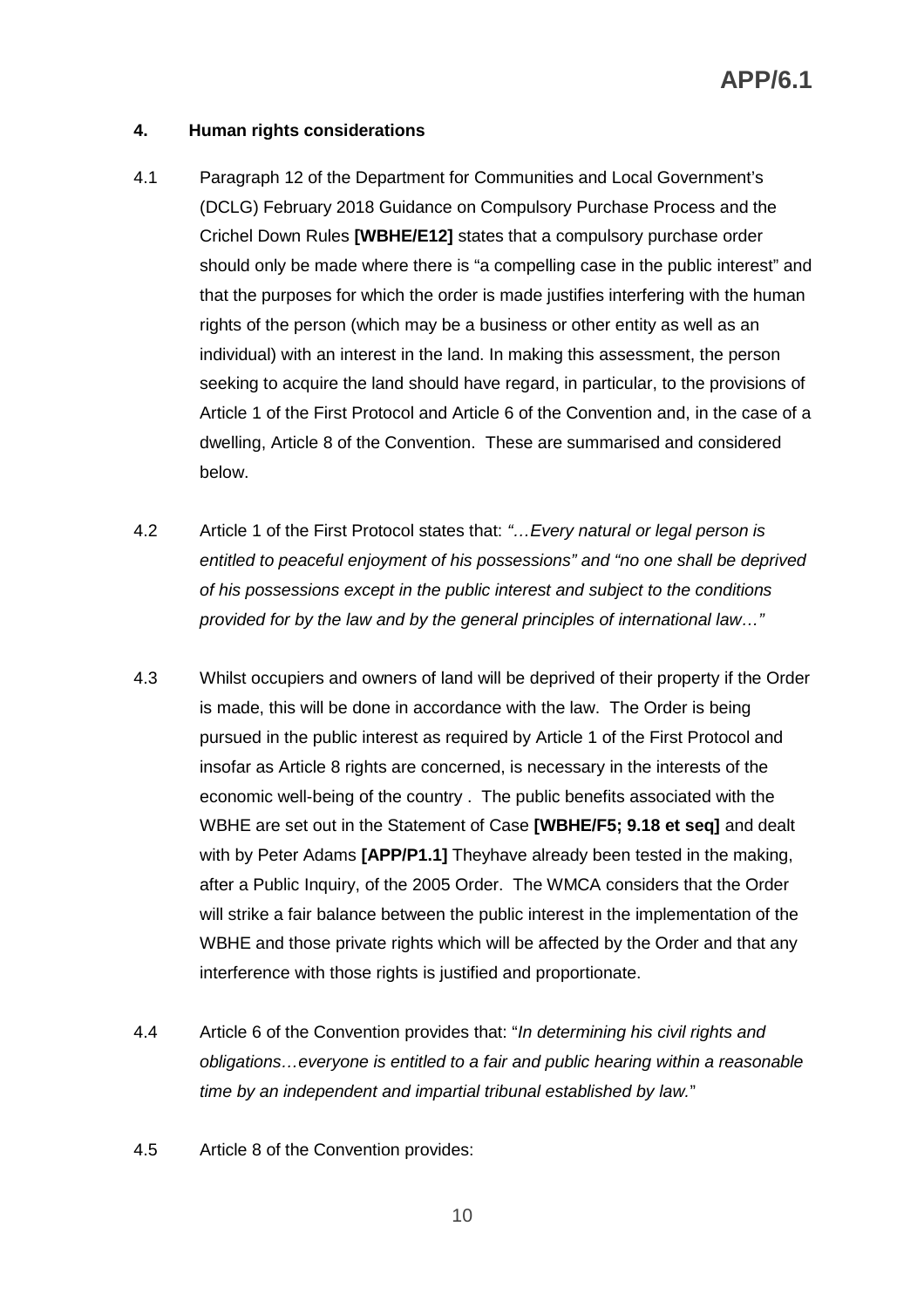"*1*. *Everyone has the right to respect for his private and family life, his home and his correspondence.*

*2. There shall be no interference by a public authority with the exercise of this right except such as is in accordance with the law and is necessary in a democratic society in the interests of national security, public safety or the economic well-being of the country, for the prevention of disorder or crime, for the protection of health or morals, or for the protection of the rights and freedoms of others.*"

- 4.6 The WBHE has been extensively publicised and consultation has taken place with communities and parties that will be affected by the Proposed Order. All those affected by the Order have been notified, and have been afforded the right to make representations and/or objections to the Secretary of State for Transport, and to be heard at an Inquiry. The WMCA considers that the statutory processes and associated right for those affected to pursue remedies in the High Court where relevant, are compliant with Article 6.
- 4.7 The WMCA considers that such interferences as may occur in pursuance of the Order are in accordance with the law, pursue a legitimate aim, namely the provision of a high quality integrated public transport system and are proportionate having regard to the benefits to the public interest that the WBHE will secure.
- 4.8 Those directly affected by the Order will also be entitled to compensation in accordance with the Order and statutory Compensation Code.
- 4.9 In summary, I have considered the evidence provided by WMCA, and I am of the opinion that, as regards the extent of the land and rights to be acquired from persons with an interest in land, any interference with the Convention rights is justified in order to secure the objectives of the WBHE and the public benfits that will ensue.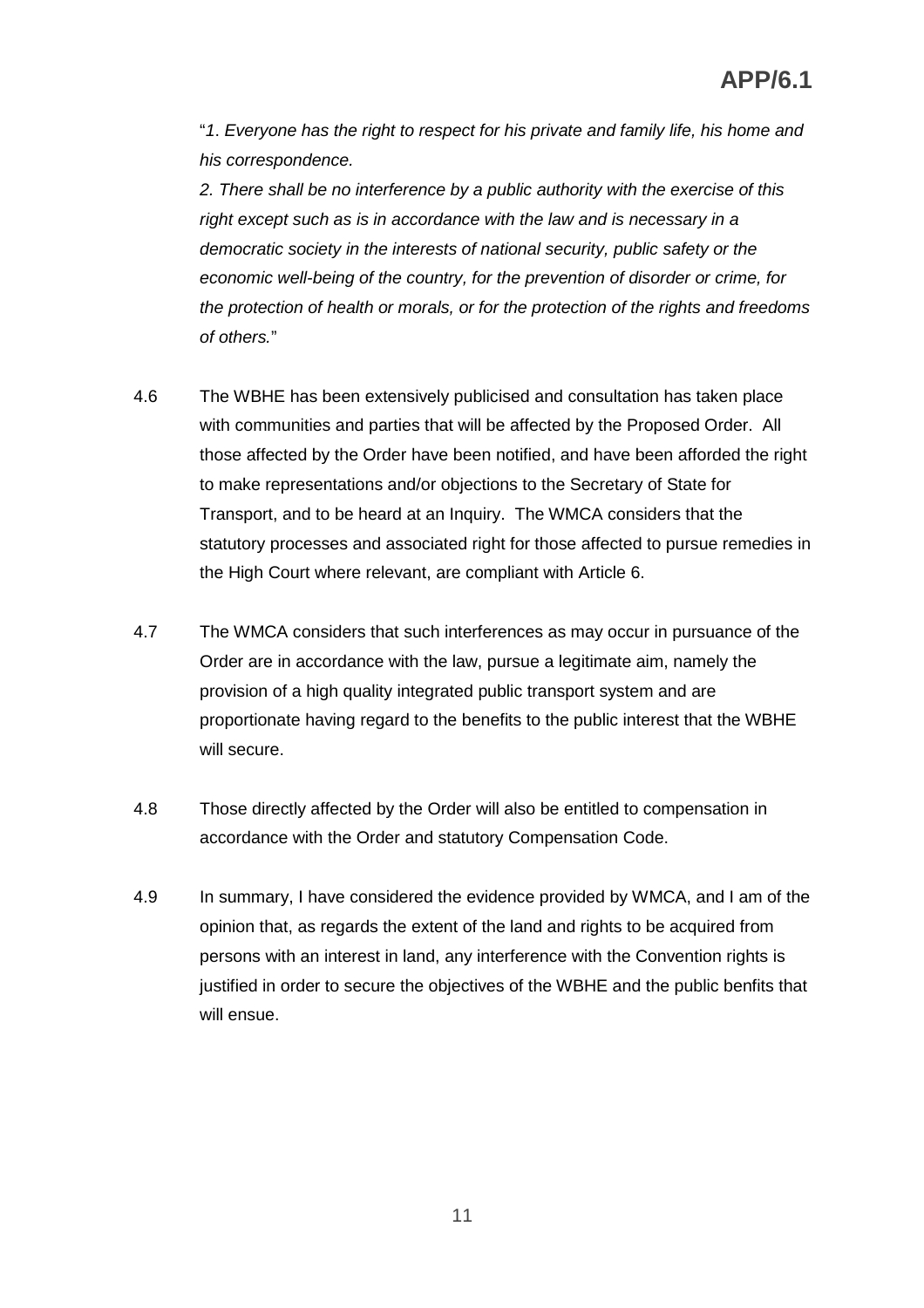# **5. The scope of acquisition**

- 5.1 The Order would confer powers of compulsory acquisition on the WMCA for the purpose of the works authorised by the 2005 Order.
- 5.2 The extent of the land included within the Order limits has been determined by the design and construction requirements for all elements of the construction, operation and maintenance of the WBHE, and I am aware that the extent of land to be acquired has been reduced since the making of the 2005 Order. Each plot (or parcel) of land subject to compulsory powers is shown on the Land Plans **[WBHE/A7]** and described in the Book of Reference **[WBHE/A8]** submitted with the application.
- 5.3 The Order confers powers on the WMCA to acquire land permanently, to acquire rights, to possess and use land temporarily and to suspend or extinguish private rights of way over land within Order limits. These categories of powers are described in more detail below. The Order, including Schedules 1 and 3, describes the scope of powers applicable to each plot.

# **Permanent (outright) acquisition (Article 3)**

- 5.4 Article 3 (power to acquire land) enables the WMCA to acquire so much of the land in the plots specified in the table in Part 1 of Schedule 1 (acquisition of land and rights) as may reasonably be required for the purposes identified in relation to that land in the final column of the table . These uses generally encompass the construction, operation and maintenance of the works authorised by the 2005 Order but also include landscaping and other public realm works. Importantly, WMCA may use the land in Part 1 of Schedule 1 for the identified purposes or for any other purposes that are ancillary to its tramway undertaking.
- 5.5 In the case of plot 339 however, the powers of outright acquisition are restricted so as to safeguard Dudley Canal No. 1 and the airspace immediately above it.

# **New rights (Article 6)**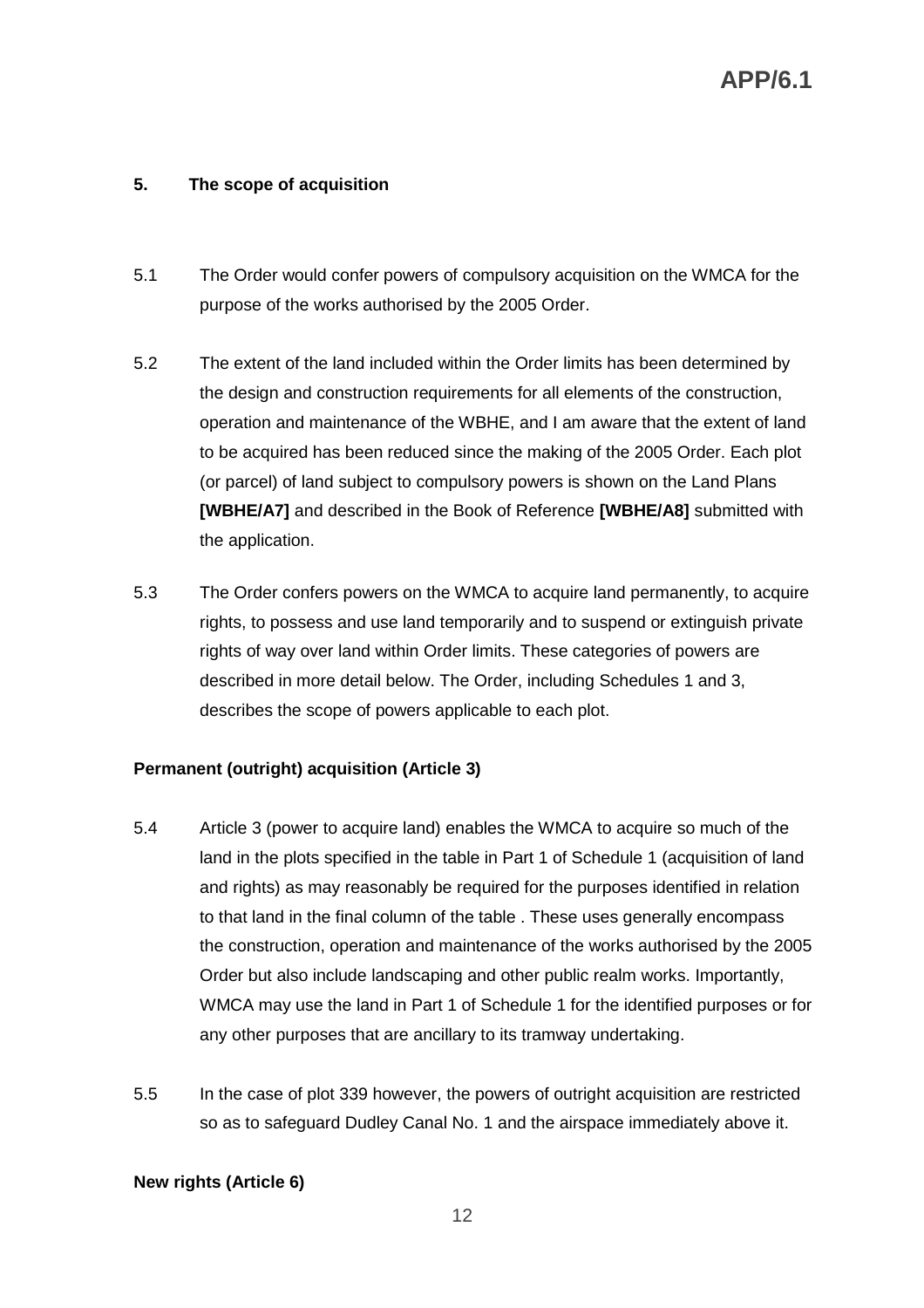5.6 Article 6 (power to acquire new rights) allows the WMCA to take rights over any of the land referred to in article 3, either by creating new rights or acquiring easements or other rights already in existence from third parties. It may also acquire such rights or easements over the land specified in the table in Part 2 of Schedule 1 as may be required for the purposes specified in the final column of that table. This enables the WMCA to secure permanent access routes, in common with other users, for the purposes of construction and maintenance of the works authorised by the 2005 Order.

#### **Temporary possession of land (articles 7and 8)**

- 5.7 These articles allow WMCA to enter upon and take possession of certain land on a temporary basis to the exclusion of the owner or occupiers of that land. This may be land required during construction (article 7) or needed for maintenance of the works in the period of 5 years after the tramway is first opened for use (article 8). The plots and the broad purposes for which they may be utilised are set out in the table in Schedule 3 (land of which temporary possession may be taken).
- 5.8 Article 7 (temporary use of land for construction of works) confers powers on the WMCA to take temporary possession of (i) any of the land specified in the table in Schedule 3 and (ii) any of the "relevant land" of which no notice of entry has been served (other than a notice in respect of rights only) or vesting declaration made. "Relevant land" means any land (other than land already listed in Schedule 3) except the land in Part 2 of the table in Schedule 1 (where acquisition is limited to rights only).
- 5.9 Article 8 (temporary use of land for maintenance of works) allows temporary possession of land that is both within Order limits and also within 20 metres of the authorised works if such possession is reasonably required for the purpose of maintaining the works or for maintaining any ancillary works connected with them. This power subsists for 5 years beginning with the date on which the work is opened for use.

#### **Extinction or suspension of private rights of way (Article 9)**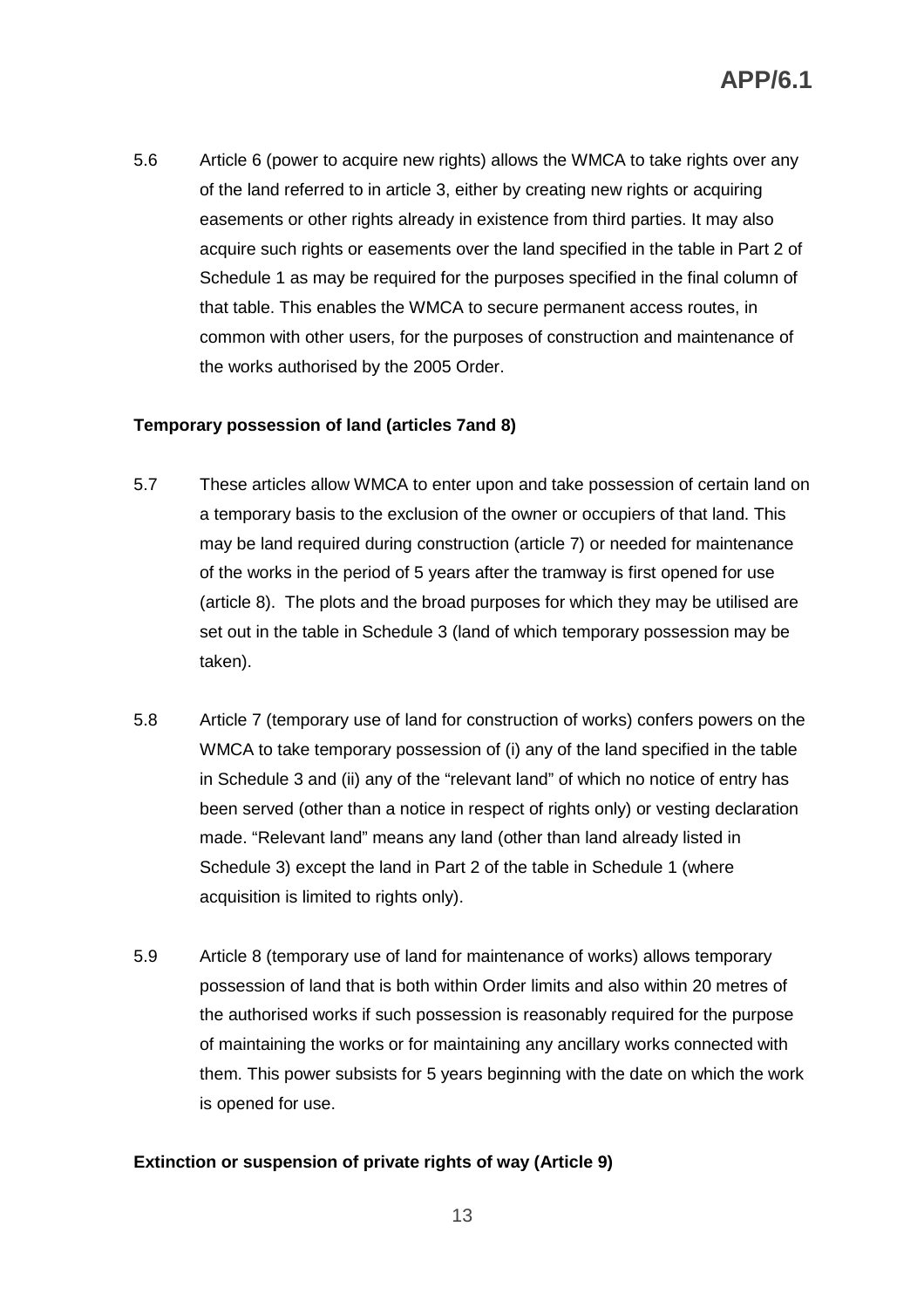5.10 Subject to various provisos, the effect of the Order is to extinguish all private rights of way over land subject to permanent compulsory acquisition as from the date of acquisition of the land to which they relate (whether compulsorily or by agreement) or from the date of entry on the land by the WMCA in accordance with the Compulsory Purchase Act 1965, whichever happens first. However, this has effect subject to any agreement reached between the WMCA and the person entitled to the right of way and to any notice given by WMCA that the provision is not to apply to a right of way or is only to apply to the extent specified in the notice.

### **Notices to landowners**

- 5.11 Articles 4 (application of Part 1 of the 1965 Act) and 5 (application of the Compulsory Purchase (Vesting Declarations) Act 1981) make the permanent acquisition of land under the Order subject (in the main) to the same statutory framework that applies to compulsory purchase orders by an acquiring authority under the Acquisition of Land Act 1981 including the statutory compensation code to which I refer in the next section of my evidence. Article 6 also applies these Acts, with the necessary modifications, to the acquisition of rights in land only. As a result, not less than three months' notice is to be given where land is to be acquired by the WMCA, save that, where the acquisition is of an easement or other right in land, the Order reduces this to one month.
- 5.12 Where only temporary possession is required, the Order provides for not less than 28 days' notice of the intended entry onto the land, to be given to the owners and occupiers of that land.

#### **Material detriment**

5.13 Where only part of a property is subject to permanent acquisition, the application of compulsory purchase legislation to the Order means that WMCA may be required to purchase the whole if part cannot be taken without causing material detriment to the remainder.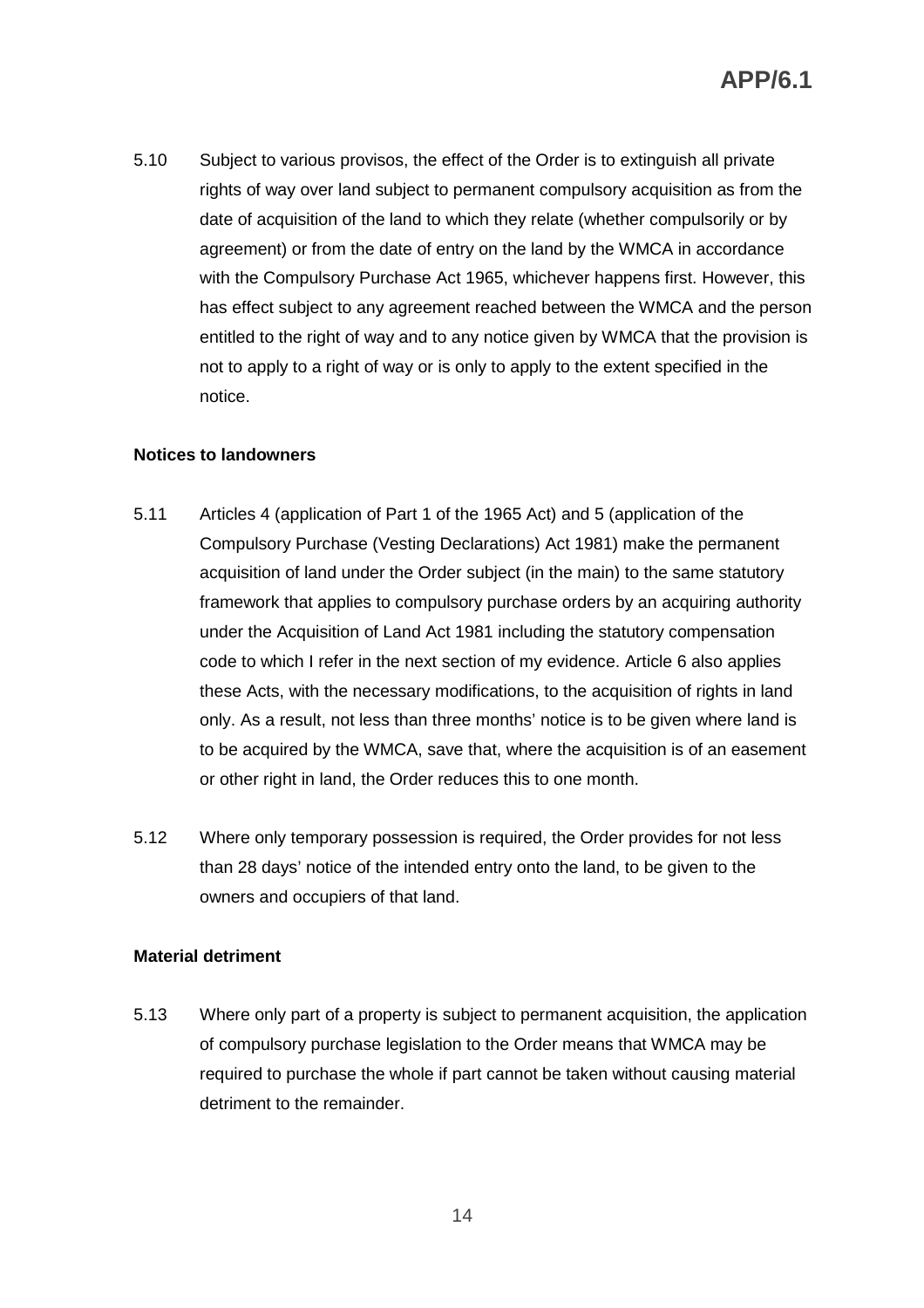- 5.14 Schedule 2 (modification of compensation and compulsory purchasing enactments for creation of new rights) provides a mechanism to apply a modified material detriment procedure to the acquisition of rights only.
- 5.15 As explained in section 3 of my evidence, it is my professional opinion that there are no instances where compulsory acquisition of land or rights under the proposed Order would give rise to a claim for material detriment.

# **Time limit for compulsory acquisition**

- 5.16 Article 11 (time limit for exercise of powers of acquisition) of the Order sets a time limit of 5 years from the date on which the Order comes into force for powers of compulsory acquisition or temporary occupation to be used. In particular no notice to treat or general vesting notice may be served nor may a notice for temporary possession be served after the expiration of the 5 years.
- 5.17 The ability to affix equipment to buildings is extant under the 2005 Order.

# **Extent of Land to be Acquired**

5.18 I have considered the powers to acquire or take temporary possession of land sought by WMCA and have compared them to the engineering requirements as far as I am able technically to do. All the land within the Order is required, either temporarily or permanently in order to construct the Scheme.

# **6. Compulsory Purchase and the compensation code**

- 6.1 The powers sought within the Order will enable WMCA, upon the service of appropriate notices, to enter on and take possession of the numbered land Plots within the Order limits in order to carry out the works required to construct and operate the Scheme. The Plots are shown on the Land Plans **[WBHE/A7]** and Sections and are described in the Book of Reference **[WBHE/A8].** Both of these documents were submitted by WMCA with the Order application.
- 6.2 The Order powers would enable WMCA to take possession of land within the Order limits without the landowner's consent, as set out in para 5 et seq above.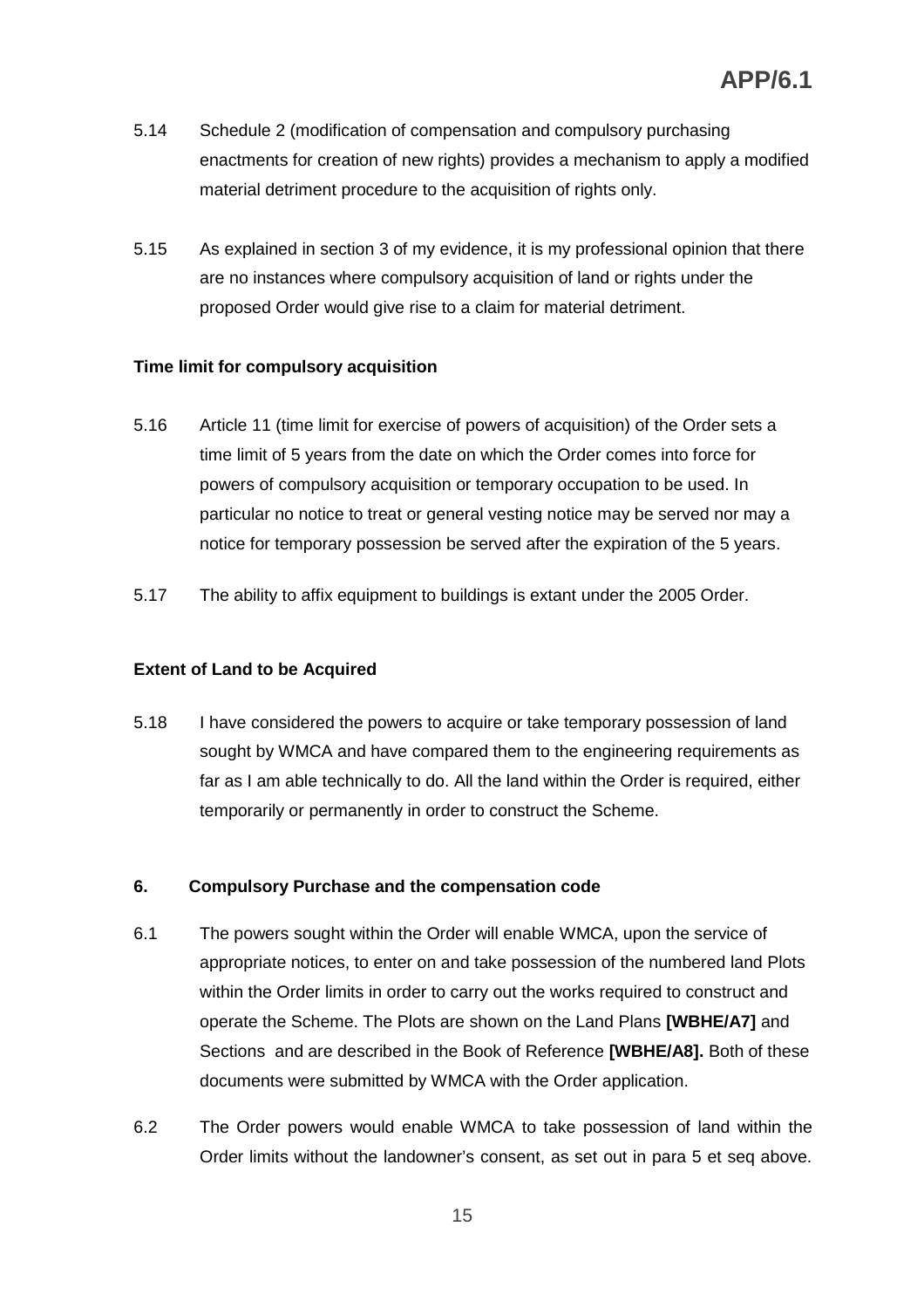WMCA will continue to seek to reach agreement for land entry with the landowners that wish to engage with WMCA in advance of using compulsory purchase powers in accordance with the DCLG Guidance.

- 6.3 Article 4 of the Order applies Part 1 of the Compulsory Purchase Act 1965 which, through its application, has the effect of requiring WMCA to pay compensation to qualifying parties whose compensatable interest is permanently acquired under what is known as the Compensation Code. The Compensation Code is simply an amalgamation of numerous Acts of Parliament and legal precedents which have evolved over time.
- 6.4 In summary, the Code provides for the recovery of loss of the value of the interest taken, severance and injurious affection and disturbance losses where attributable to the scheme. In addition, the Code provides for the advance payment of compensation thereby ensuring the landowner is not out of pocket in the event land interests are acquired.
- 6.5 Land and property owners upon whom notice is served will be entitled to claim compensation in accordance with this Compensation Code, which provides a consistent approach to the assessment of fair compensation.
- 6.6 Articles 7 and 8 provide for compensation for any loss or damage arising from the exercise of the temporary possession powers to be paid to landowners who have had land taken using the powers.
- 6.7 The total amount of any compensation to be paid is usually agreed between the parties. In the event that agreement between the parties cannot be reached then the amount of compensation can be independently determined. Where there is a disputed claim, both parties may choose to make a joint reference via the Alternative Dispute Resolution process, or by one or both parties making a reference to the Lands Chamber of the Upper Tribunal.
- 6.8 Article 9 of the Order provides for a disregard in any increase in the value of the land being acquired by virtue of the Scheme which is a key principal of the compensation code.
- 6.9 Article 16 of the Order protects WMCA from paying compensation twice by ensuring that there is no double recovery. This would ensure, for example that a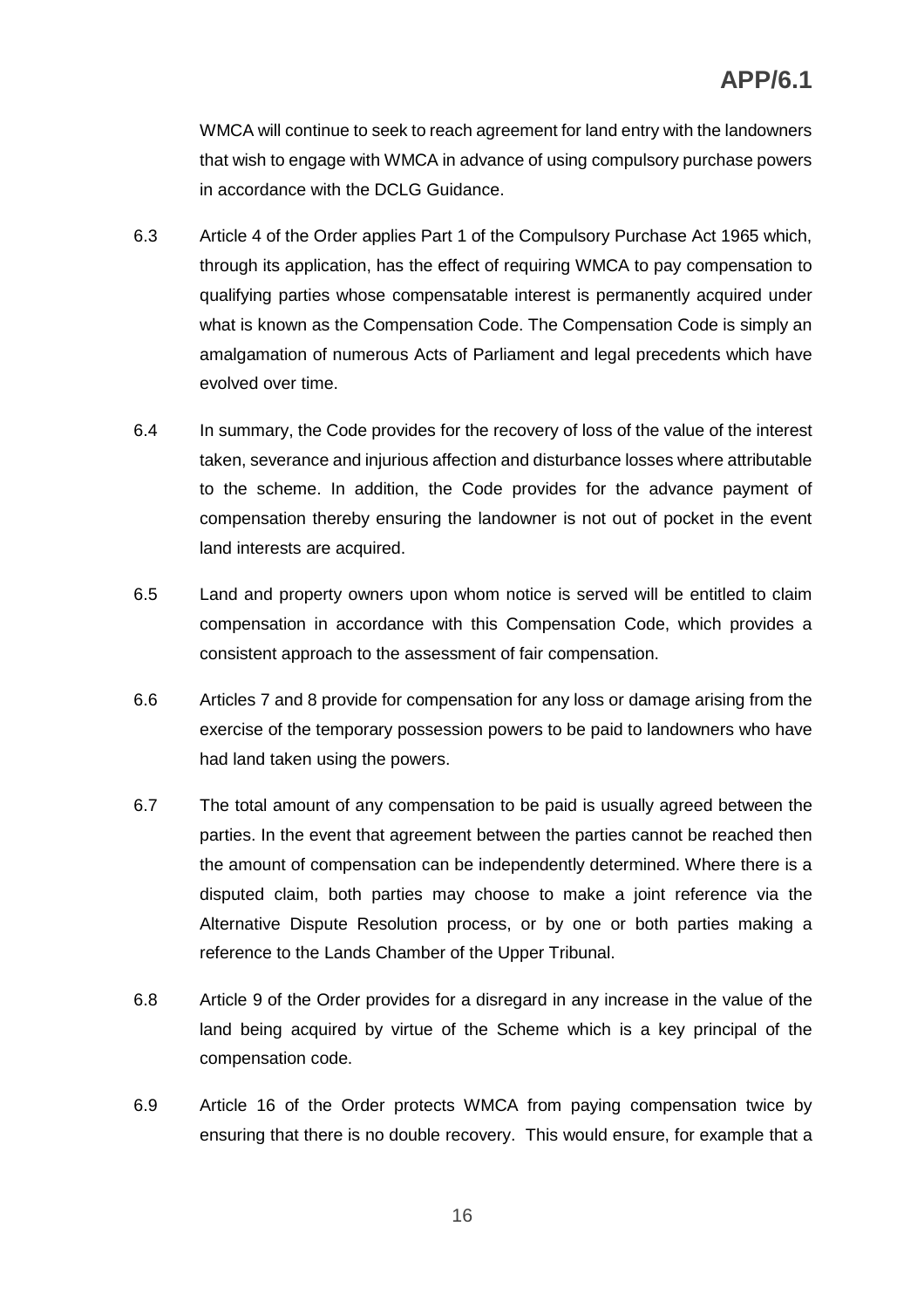loss sustained by an owner could not be compensated for under provisions of both temporary and permanent land acquisition.

- 6.10 Schedule 2 of the Order also provides for a mechanism whereby an owner who is having part only of his house, building or factory acquired, to serve a counter notice requesting that WMCA acquire the whole where a material detriment to the retained holding can be demonstrated.
- 6.11 Compensatable interests are those interests that can be 'bought and sold' by a person, such as a freehold or leasehold interest. Objectors located at, for example, the Merry Hill Shopping Centre share rights over access roads leading to their premises, albeit the Scheme does not acquire land from those right-holders themselves. It should be noted that under such circumstances, compensation is still available to such right-holders for (see s.10 Compulsory Purchase Act 1965). Compensation is due to such right-holders where the execution of the works interferes with the right (of access) to such an extent that the value of the interest held is depreciated. This would apply to Objectors OBJ/07 Jessops, OBJ/11 Waterstones, OBJ/20 McDonalds, OBJ/21 Argos and OBJ/22 TK Max in respect of works at the Embankment and Central Way.
- 6.12 Note in 6.11 above that the works to be conducted at The Embankment/Central Way at Merry Hill Shopping Centre are in land that is not the only entrance in to the shopping centre.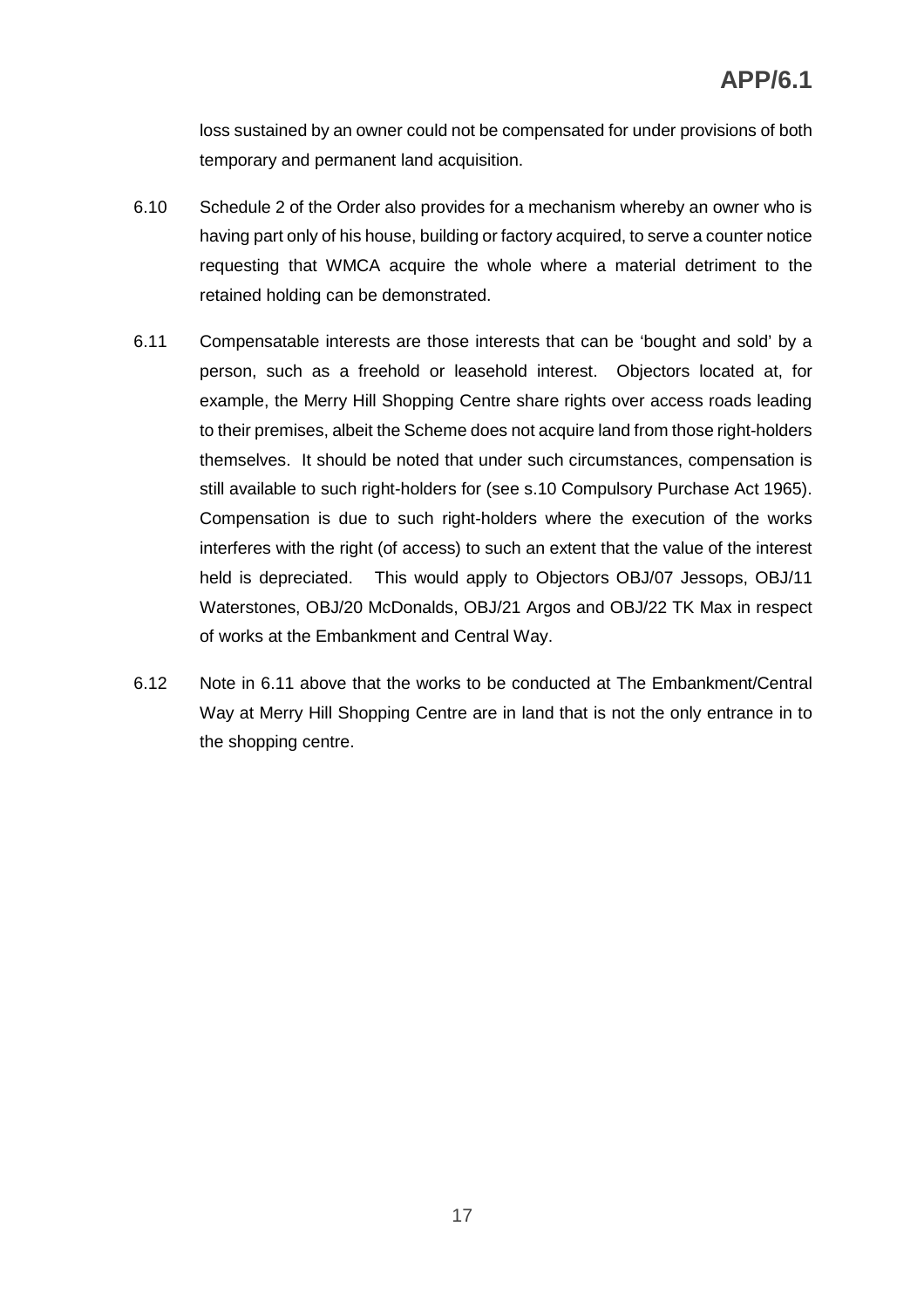# **7. Negotiations with Objectors affected by compulsory acquisition**

- 7.1 The WMCA continues to seek to negotiate with all remaining objectors with a view to allaying concerns about the scheme and offering assurances or reaching agreements, as appropriate, to enable the remaining objections to be hopefully withdrawn.
- 7.2 Peter Adams evidence **[APP/P1.1 Sections 11 and 12]** provides an explanation of the grounds for each objection and the WMCA's response. In addition, Peter Adams sets out where changes are to be made to the Order as a result of negotiations or otherwise with PILs/Objectors. Ian Collins evidence **[APP/P3.1]** also provides impacts of the works on specific objectors.
- 7.3 I will submit at the opening of the Public Inquiry listing all Objectors to the Order, identifying those that have withdrawn and explaining the status of any ongoing negotiations with Objectors and appending any relevant correspondence.